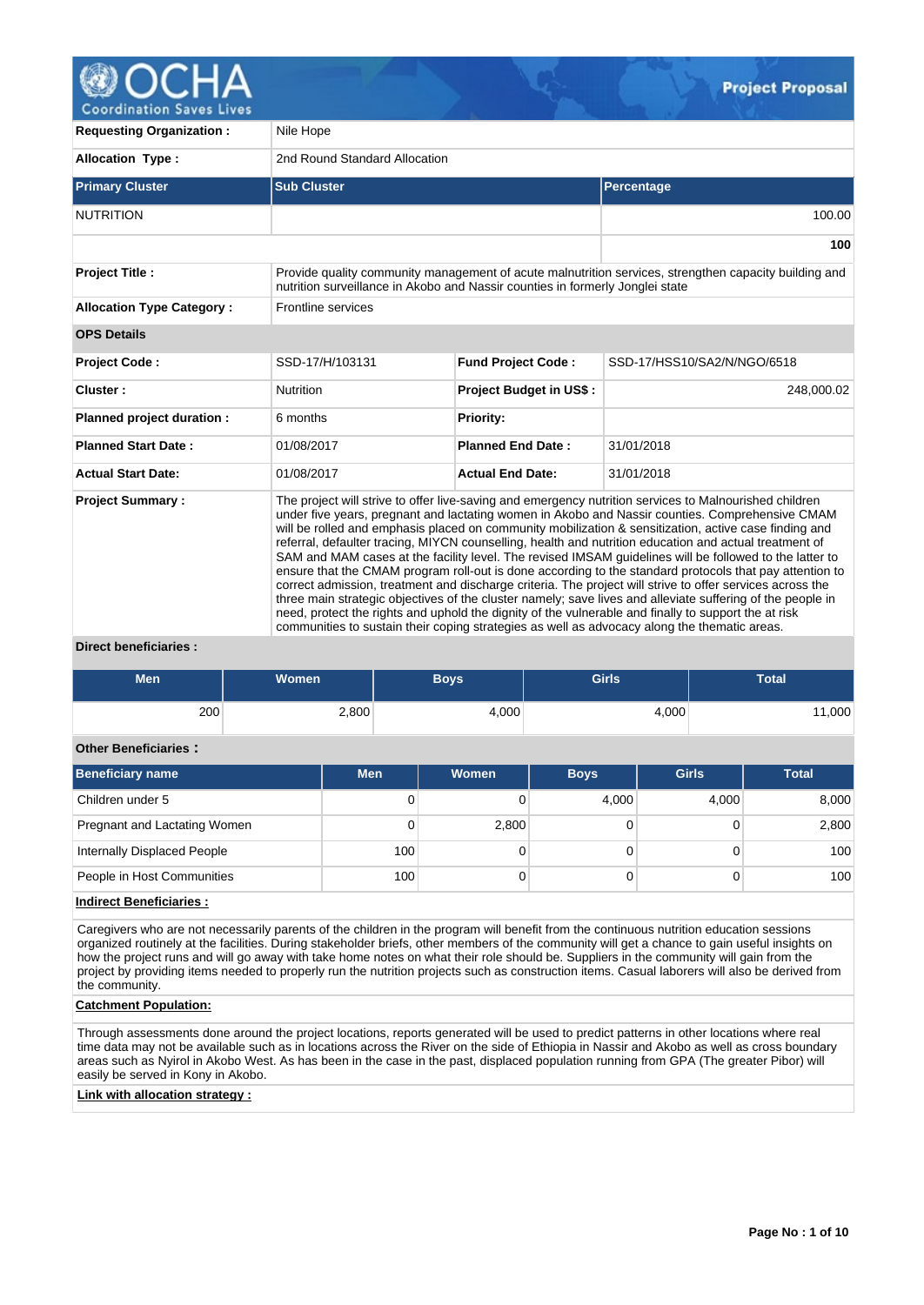The project targets high priority locations cited by the nutrition cluster in Akobo county of Jonglei and Nassir county in Upper Nile. Nile Hope has been operational in the said locations for years now and will build on the available infrastructure to optimize service delivery. The services will seek to provide emergency nutrition care to children 6-59 months and PLWs hence lifesaving, preserves the dignity of beneficiaries and supports their coping mechanisms to deal with the difficult scenarios that trigger malnutrition. There are airstrips in both Akobo West and in Akobo East. However, the locations served by Nile Hope in Nassir are accessed from Akobo. The supplies for instance are dropped off in Akobo and then transported via the river using a speedboat to the project sites. Through MIYCN interventions the project will basically be targeting mothers and caregivers (male and female) with children 0-23 months with behaviour change interventions that promote maternal and child health. The key messaging will revolve around preventive measures on IYCF practices such as educating mothers on the importance of exclusive breastfeeding for the 1st six months of life, continued breast feeding for up to at least 2 years, good complementary feeding practices so as to prevent malnutrition in the age group where the severe effects of malnutrition can be reversed. Food demonstrations will be incorporated in the IYCF trainings and MTMSGs operations will be enhanced with practical aspects e.g. vegetable gardens. There will be integration with FSL, WASH, Health and child protection/GBV to ensure that there is an element of sustainability in service delivery. Data collection will be done periodically to inform partners on the nutrition situation in project locations as well as on project progress. Malaria testing and treatment will also be done in the respective project locations.

### **Sub-Grants to Implementing Partners :**

| <b>Partner Name</b> | <b>Partner Type</b> | <b>Budget in US\$</b> |
|---------------------|---------------------|-----------------------|
|                     |                     |                       |

## **Other funding secured for the same project (to date) :**

| <b>Other Funding Source</b> | <b>Other Funding Amount</b> |
|-----------------------------|-----------------------------|
|                             |                             |

### **Organization focal point :**

| <b>Name</b>         | <b>Title</b>                           | <b>Email</b>             | <b>IPhone</b> |
|---------------------|----------------------------------------|--------------------------|---------------|
| <b>JACK ACHIENG</b> | NUTRITION LEAD                         | Jackachieng@nilehope.org | 0914742531    |
| PAUL BIEL OTOANG    | NILE HOPE EXECUTIVE<br><b>DIRECTOR</b> | otoang@nilehope.org      | 0954264444    |
| <b>BACKGROUND</b>   |                                        |                          |               |

### **1. Humanitarian context analysis**

Akobo county and more so Akobo East, has witnessed high influx of IDPs from the surrounding counties especially Nyorol and the greater Pibor where insecurity and conflict pushed most people to flee while others moved into Akobo in search for water and pasture for their animals. Akobo is among the counties in a region where most counties are classified as IPC 4 and likely to experience severe food shortage within the next few months. The SMART survey done by IMC in Akobo East in June 2017 indicated a GAM of 18% and SAM 4.3%. It shows how bad the situation is as it remains above the 15% threshold for emergency. In Akobo West, intermittent armed conflict in April through to May resulted in displacements of populations around Walgak, Kaikuiny and the surrounding locations including Waat in the adjacent Nyirol county. Populations moved to Wechjal and Buong but have since started moving back to the villages surrounding Walgak where Nile Hope has been running an OTP and SC. Nile Hope has worked closely with SCI in the said locations including participating in the RRMs for the location to assess the nutrition situation.

Nassir in Upper Nile State on the other hand has witnessed a lot of turmoil with armed conflict and multiple displacement being the hallmark for the better part of early 2017. The locations where Nile Hope is working in Wanding and Kier witnessed large inflow of IDPs fleeing all the way from Malakal and other affected locations. Since the IDP problem emerged, Nile Hope opened up two mobile sites namely; Waat in the larger Wanding Payam and Wechdeang in Kier Payam. The resources have been strained because the teams in Kier centre and Wanding were also used to offer services on the outreach locations. The market infrastructure was massively affected since the traders had difficulties accessing their supplies and the market prices also went up hence going out of reach for the majority of the stakeholders. The Nile Hope sites in Upper Nile are important and strategic locations since they easily serve population from both Akobo East and Nassir as well as cross boarder populations from the Ethiopian side. During times of uncertainty, many people prefer to settle in the locations in readiness for possible cross over into Ethiopia. The trigger factors such as inadequate WASH and health situation further complicates the malnutrition matrix. So many people are also expected to remain food insecure for the better part of the second half of 2017 due to poor harvests in the last period and also because inability of the displaced persons to plant during the planting season since they were away from their farm lands. Conscious steps will be made to ensure that hand washing facilities will be availed in all nutrition centers for use especially during the appetite test & key WASH messages delivered as part of nutrition education.

## **2. Needs assessment**

Nile Hope has been operating in the project locations for about 2 years. The proposed project locations are sites deficient of resources but which serve a larger population especially of internally displaced persons. The nutrition situation such as the June 2017 SMART survey assessment done by IMC in Akobo East indicated a GAM of 18% and SAM 4.3%. The nutrition situation is above the 15.% threshold for emergency and warrants increased intervention. The Constant displacements and conflict in Nassir and Akobo West respectively have not made the situation in the locations any easier. Using the total population of persons in the project locations the SAM and MAM rates were used to establish the proportion of the target groups in the areas. A multiplier was also used to take care of possible increases in the cases. Malnourished children will be treated using the therapeutic feeds and routine medication, same to PLWs. Behavior change communication that seeks to reinforce or introduce appropriate feeding practices will also be done in the communities where the project is implemented; the MTMSGs will be very instrumental in this.

### **3. Description Of Beneficiaries**

Under five children segregated by sex, pregnant and lactating women in the host communities as well as IDPs in the catchment areas of Akobo and Nassir where IP operates will be targeted. Where necessary, all SAM cases with medical complications and oedema grade three will be referred for medical attention in the stabilization centres. All SAM cases without medical complications will be treated in the OTP centres while MAM cases will be referred for treatment in TSFP sites. Efforts will be made to ensure that supplementation in areas not reached with NID is done. Folic acid supplementation to pregnant women will also be done.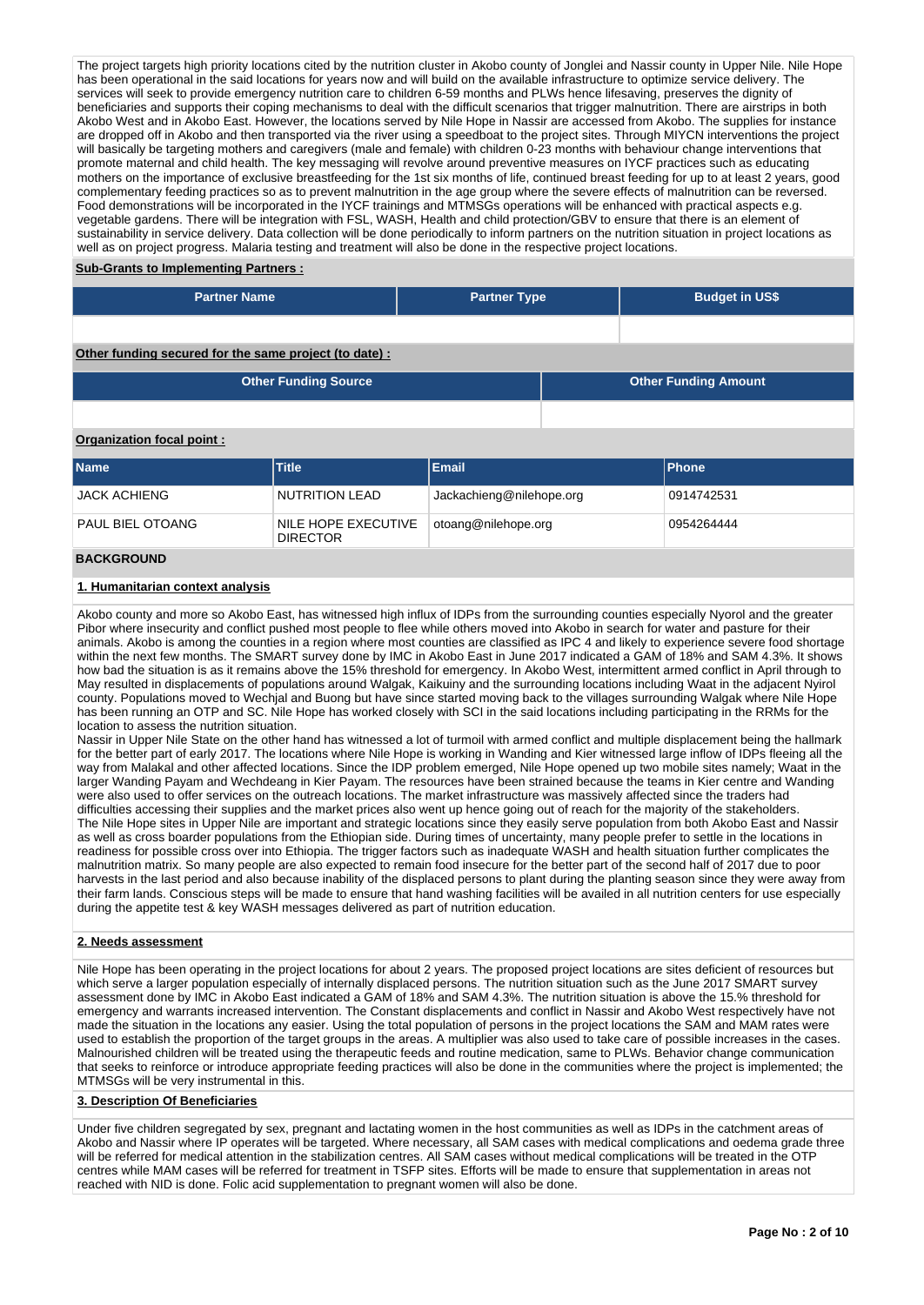## **4. Grant Request Justification**

The constant conflict in an on and off basis in Upper Nile and more so in areas around Malakal has constantly displaced people to the southern part of Nassir and Akobo. The inter-clan fighting and the Murle attacks and the fear of abduction of children have compounded the accessibility challenges in Nassir areas and Akobo for the longest time. The ultimate situation is that on so many occasions the program is messed up, children have to be traced to come back to the program and the community mobilization component suffers since movement of staff in the project site sometimes become inhibited. The IDPs in Wanding and Kier forced Nile Hope to open outreach sites since the locations are fairly far from the already established Nile Hope sites. Through this grant, the organization will be capacitated to strengthen its operations and offer more quality care without worrying about strained resources as currently is the case. In Akobo, Nile Hope had been using the same staff in the SC to offer services in the OTP in Walgak and surrounding areas. Through this fund, Nile Hope will be able to run the OTP services more effectively. Currently, the organization also has running projects in Nutrition, FSL, Health, WASH, Child protection and GBV in the Akobo and Nassir corridor and will be glad to have an additional grant to strengthen its operations in the said locations. The nutrition teams will ensure complementarity of the services offered and ensure all the referral linkages between nutrition programs and FSL, Health, WASH and GBV and child protection. The MTMSGs will be a key asset for WASH messaging, the OTP staff will make the necessary referrals to the health facilities especially suspected Khalazar and HIV/AIDS cases and other obvious cases of medical complications. All others with malnourished children in the program will be referred for livelihood support. All the nutrition activities will be made possible through the pipeline support for critical supplies by UNICEF. The PCA is currently still active and renewal processes are ongoing.

## **5. Complementarity**

There are already other nutrition projects going on in the counties of target. The current project will help the organization to scale up its operations to meet the rising needs in the project location. Nile Hope is fully functional with the other four sectors in Akobo and Nassir namely; protection, health, WASH and FSL. All caregivers of children admitted or exiting the therapeutic programs will be referred to the FSL programs for livelihood support. Those in need of medical check up and support will be referred to the health facilities. Through support from the WASH officers on ground, all the OTPs will receive improved WASH facilities such as hand washing facilities and education materials to boost the nutrition and health education given at the facility during official OTP days. GBV specialists will make periodic visits to the treatment centers to interact with the mothers and also to try and identify the cases that need special care. The specialists will also offer basic training on how to screen the stakeholders in the nutrition project and refer them where appropriate.

## **LOGICAL FRAMEWORK**

### **Overall project objective**

To prevent morbidity and mortality related to acute malnutrition among children(boys and girls) under 5 years and PLW in Akobo and Nassir

| <b>NUTRITION</b>                                                                                                                      |                                                                                                      |                                 |
|---------------------------------------------------------------------------------------------------------------------------------------|------------------------------------------------------------------------------------------------------|---------------------------------|
| <b>Cluster objectives</b>                                                                                                             | <b>Strategic Response Plan (SRP) objectives</b>                                                      | <b>Percentage of activities</b> |
| Deliver quality lifesaving management of<br>acute malnutrition for the most vulnerable<br>and at risk.                                | SO1: Save lives and alleviate the suffering of<br>those most in need of assistance and<br>protection | 60                              |
| Increase access to integrated programmes<br>preventing under nutritionfor the most<br>vulnerable and at risk.                         | SO2: Protect the rights and uphold the dignity<br>of the most vulnerable                             | 30                              |
| Ensure enhanced analysis of the nutrition<br>situation and robust monitoring and<br>coordination of emergency nutrition<br>responses. | SO1: Save lives and alleviate the suffering of<br>those most in need of assistance and<br>protection | 10                              |

**Contribution to Cluster/Sector Objectives :** The project will make significant contributions across the 3 cluster objectives which include; management of SAM among children boys and girls 0-59 month and MAM among children 6-59 months and PLW. The project also seeks to enhance preventive measures for acute malnutrition including IYCF promotion through MSGs, integration with FSL, WASH and Health activities and training of nutrition centre staff. Monitoring and evaluation measure to establish the nutrition situation which will in turn help in providing strategic guidance in programming going forward.

### **Outcome 1**

Reduced malnutrition and related morbidity/mortality rates among children 0-59 months and Pregnant and Lactating Women in Nasir county of formerly Upper Nile state and county in former Jonglei state.

## **Output 1.1**

## **Description**

4000 children (2000 boys and 2000 girls) 6-59 months and 2800 PLWs screened, 900 children (450 girls and 450 boys) 6-59 months treated for SAM and 2000 PLWs counselled on. 40 nutrition center staff will also be trained on CMAM.

## **Assumptions & Risks**

Nutrition supplies will be available, security situation will be favorable

### **Indicators**

|                 |                  |                                                                                                                                                      | End cycle beneficiaries |              |      | <b>End</b><br>cycle |               |
|-----------------|------------------|------------------------------------------------------------------------------------------------------------------------------------------------------|-------------------------|--------------|------|---------------------|---------------|
| Code            | <b>Cluster</b>   | <b>Indicator</b>                                                                                                                                     | <b>Men</b>              | <b>Women</b> |      | <b>Boys</b> Girls   | <b>Target</b> |
| Indicator 1.1.1 | NUTRITION        | [Frontline] Number of children (6-59 months)<br>screened and referred for treatment of either SAM<br>or MAM                                          |                         |              | 2,00 | 2.00<br>0           | 4.000         |
|                 |                  | <b>Means of Verification:</b> monthly reports, community mobilizers screening report                                                                 |                         |              |      |                     |               |
| Indicator 1.1.2 | <b>NUTRITION</b> | [Frontline] Estimated number of girls and boys (6-<br>59 months) newly admitted with SAM in OTPs and<br>treated with RUTF supplies from the pipeline |                         |              | 450  | 450                 | 900           |
|                 |                  | Moans of Varification $\cdot$ OTD registers, stabilization conter recepted monthly reports, quarterly reports                                        |                         |              |      |                     |               |

**Means of Verification :**  $:$  OTP registers, stabilization center records, monthly reports, quarterly reports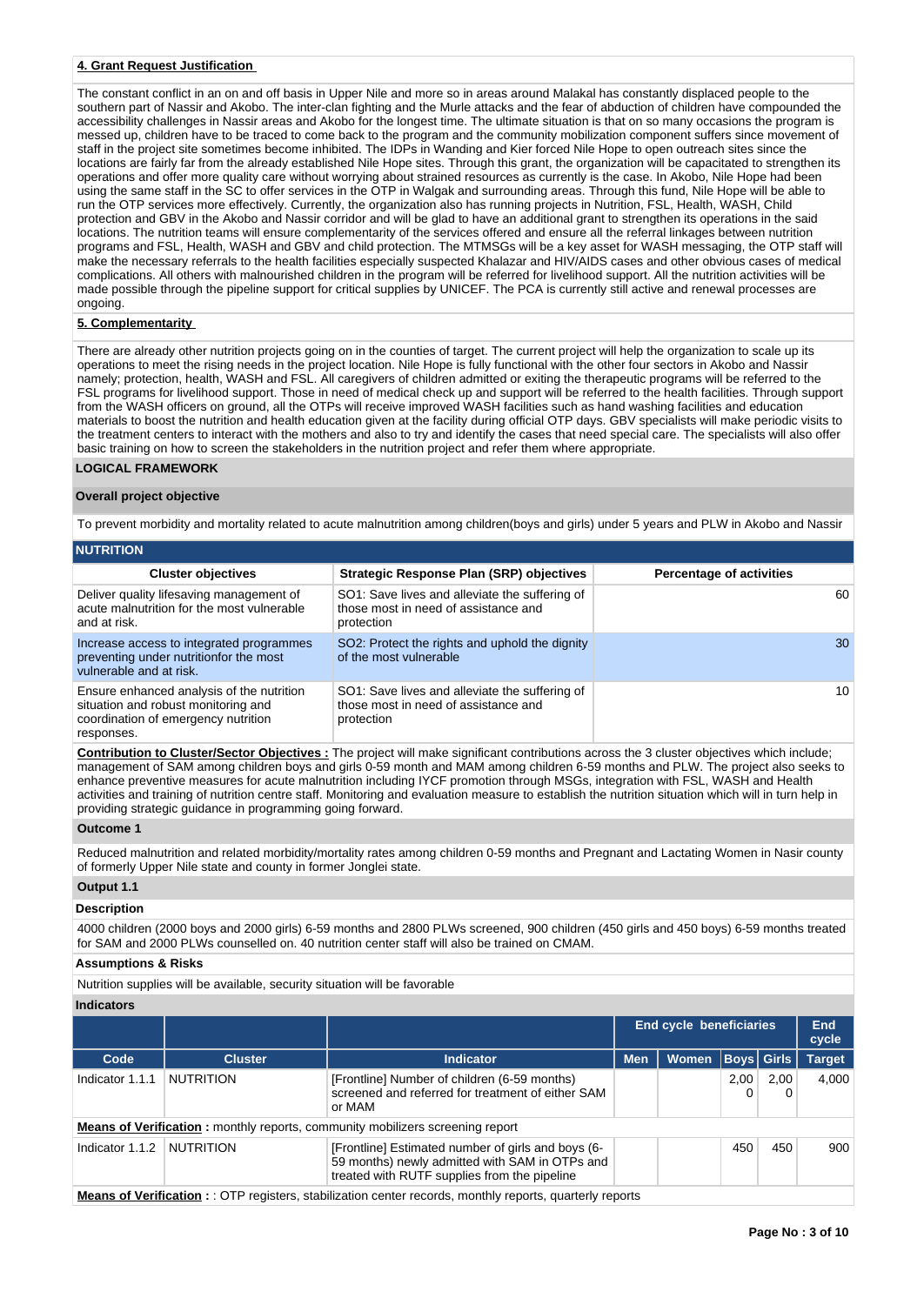| Indicator 1.1.3                                                                                                                                                                            | <b>NUTRITION</b>                                                                                                                                                               | [Frontline] Number of girls and boys (6-59<br>months) with SAM screened for malaria and<br>tested positive and treated |  |  | 450 | 450 | 900 |  |
|--------------------------------------------------------------------------------------------------------------------------------------------------------------------------------------------|--------------------------------------------------------------------------------------------------------------------------------------------------------------------------------|------------------------------------------------------------------------------------------------------------------------|--|--|-----|-----|-----|--|
|                                                                                                                                                                                            |                                                                                                                                                                                | Means of Verification: Bi-weekly reports/Monthly reports/Quarterly reports/Final report                                |  |  |     |     |     |  |
| <b>Activities</b>                                                                                                                                                                          |                                                                                                                                                                                |                                                                                                                        |  |  |     |     |     |  |
|                                                                                                                                                                                            |                                                                                                                                                                                |                                                                                                                        |  |  |     |     |     |  |
| Activity 1.1.1                                                                                                                                                                             |                                                                                                                                                                                |                                                                                                                        |  |  |     |     |     |  |
|                                                                                                                                                                                            | Community screening and appropriate referral of children 6-59 months reaching 4000 (2000 girls and 2000 boys) pregnant and lactating<br>2800 PLW in Nassir and Akobo counties. |                                                                                                                        |  |  |     |     |     |  |
| Activity 1.1.2                                                                                                                                                                             |                                                                                                                                                                                |                                                                                                                        |  |  |     |     |     |  |
| Provide SAM (severe acute malnutrition) management treatment to children under 5 years reaching 900 (450 boys and 450 girls) of IDPs<br>and host communities in Nassir and Akobo counties. |                                                                                                                                                                                |                                                                                                                        |  |  |     |     |     |  |
| Activity 1.1.3                                                                                                                                                                             |                                                                                                                                                                                |                                                                                                                        |  |  |     |     |     |  |
| Provide CMAM training to 20 nutrition center staff in Akobo and Nassir                                                                                                                     |                                                                                                                                                                                |                                                                                                                        |  |  |     |     |     |  |
| Activity 1.1.4                                                                                                                                                                             |                                                                                                                                                                                |                                                                                                                        |  |  |     |     |     |  |
| Screen all the SAM children for malaria and administer treatment                                                                                                                           |                                                                                                                                                                                |                                                                                                                        |  |  |     |     |     |  |

## **Outcome 2**

Strengthened capacity in project locations that contribute to the prevention of acute malnutrition among children <5 years, PLW and other vulnerable groups among the host and IDP community Akobo and Nassir Counties

## **Output 2.1**

## **Description**

3000 (2800 women and 200 men) mothers and caretakers of children 0-23 months of IDPs and the host community in Akobo and Nassir reached with IYCF messages

## **Assumptions & Risks**

security will be favorable, Humanitarian access in project locations will be unhindered and that the community will be receptive

## **Indicators**

|                                                                                                    |                  |                                                                                                                                    | End cycle beneficiaries                         |       |  | End<br>cycle |               |  |
|----------------------------------------------------------------------------------------------------|------------------|------------------------------------------------------------------------------------------------------------------------------------|-------------------------------------------------|-------|--|--------------|---------------|--|
| Code                                                                                               | <b>Cluster</b>   | <b>Indicator</b>                                                                                                                   | <b>Boys Girls</b><br><b>Men</b><br><b>Women</b> |       |  |              | <b>Target</b> |  |
| Indicator 2.1.1                                                                                    | <b>NUTRITION</b> | [Frontline] Number of pregnant and lactating<br>women and caretakers of children 0-23 months<br>reached with IYCF-E interventions  |                                                 | 2,800 |  |              | 2,800         |  |
| Means of Verification: MIYCN monthly reports, quarterly reports, weekly and bi-weekly program data |                  |                                                                                                                                    |                                                 |       |  |              |               |  |
| Indicator 2.1.2                                                                                    | <b>NUTRITION</b> | [Frontline] Number of health workers trained in<br>Infant and Young Child Feeding                                                  | 10                                              | 30    |  |              | 40            |  |
|                                                                                                    |                  | <b>Means of Verification:</b> Training Reports, Quarterly reports, Program final Report                                            |                                                 |       |  |              |               |  |
| Indicator 2.1.3                                                                                    | <b>NUTRITION</b> | [Frontline] Number of functional mother-to-mother<br>support groups                                                                |                                                 |       |  | 20           |               |  |
|                                                                                                    |                  | <b>Means of Verification</b> : MIYCN monthly reports, Bi-weekly MSG meeting minutes prepared by IYCF supervisors,                  |                                                 |       |  |              |               |  |
| Indicator 2.1.4                                                                                    | <b>NUTRITION</b> | [Frontline] Percentage of PLWs/care givers who<br>are aware of their rights and entitlements with<br>respect to nutrition programs |                                                 |       |  |              | 200           |  |
| Moone of Verification : Ctolcabolder werkeben and meeting reports (Final project report            |                  |                                                                                                                                    |                                                 |       |  |              |               |  |

**Means of Verification :** Stakeholder workshop and meeting reports/Final project report

# **Activities**

## **Activity 2.1.1**

Provide IYCF education to 3000 (2800 women and 200 men) mothers and caretakers of children 0-23 months in Akobo and Nassir. **Activity 2.1.2** 

Provide IYCF promotion training to 40 (10 men and 30 women) nutrition center staff in Akobo and Nassir

## **Activity 2.1.3**

Establish 5 MSG in each static site (Total 20 MSGs)

### **Activity 2.1.4**

Enlightening stakeholders on their rights in the project and how to contribute effectively in the project through the established feedback mechanisms via Community volunteers, stakeholder workshops and through direct beneficiaries.

### **Outcome 3**

Enhanced nutrition situation analysis through mass MUAC screening in The project locations

## **Output 3.1**

## **Description**

2 Mass MUAC screening in the project sites organized per county

## **Assumptions & Risks**

Ample security, No mass migration of from the said project sites and that the community will be receptive and accommodative enough to allow the process continue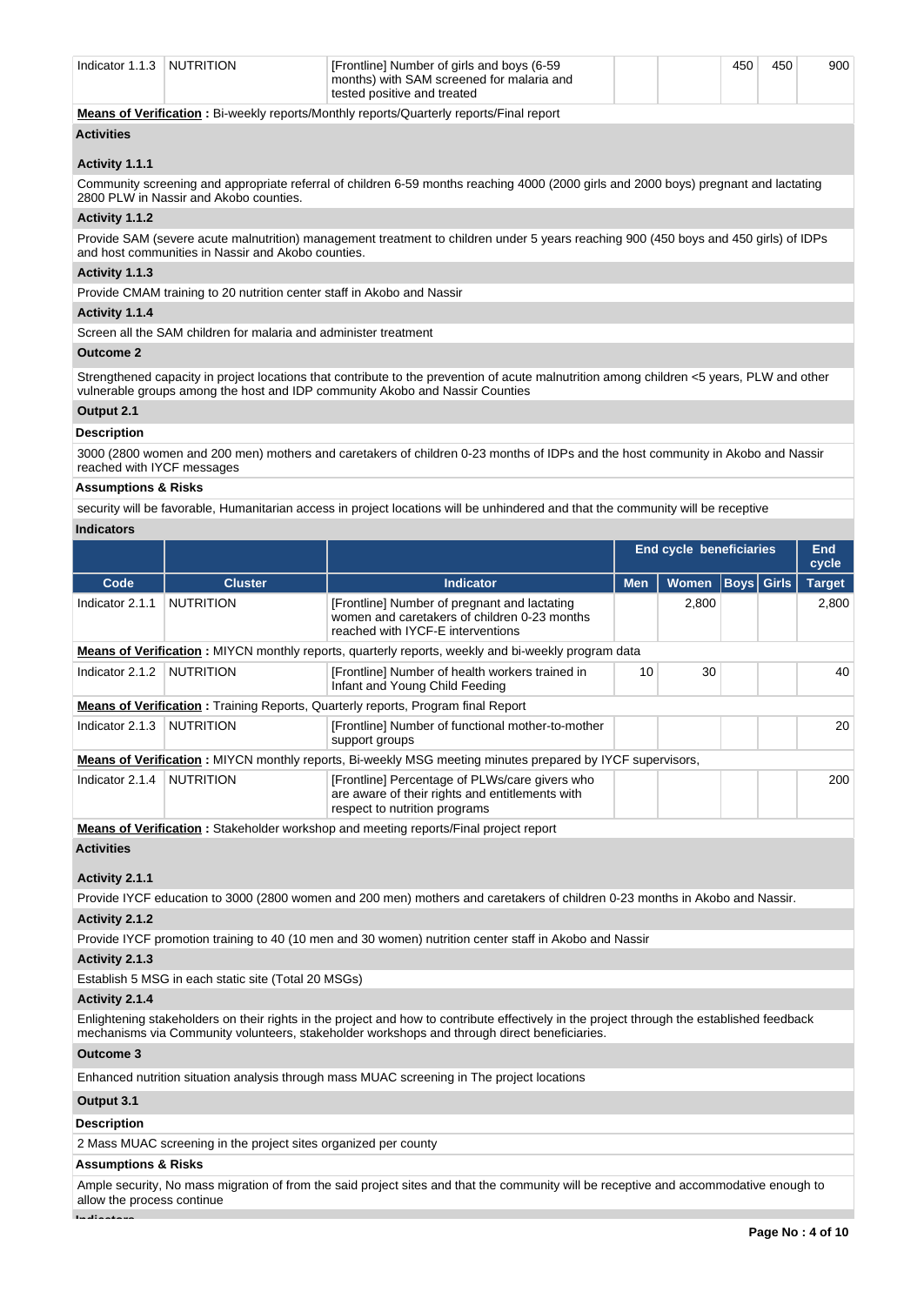## **Indicators**

|                                                                                                |                  |                                                                                                                                                     | <b>End cycle beneficiaries</b> |       |             | End<br>cycle |               |  |
|------------------------------------------------------------------------------------------------|------------------|-----------------------------------------------------------------------------------------------------------------------------------------------------|--------------------------------|-------|-------------|--------------|---------------|--|
| Code                                                                                           | <b>Cluster</b>   | <b>Indicator</b>                                                                                                                                    | <b>Men</b>                     | Women | Boys  Girls |              | <b>Target</b> |  |
| Indicator 3.1.1                                                                                | <b>NUTRITION</b> | [Frontline] Number of monthly average of children<br>(6-59 months) screened in the community during<br>the project period (should be reported once) |                                |       | 6.00        | 6.00<br>0    | 12.000        |  |
| <b>Means of Verification:</b> Mass MUAC screening reports for the sites, organized per county. |                  |                                                                                                                                                     |                                |       |             |              |               |  |
| <b>Activities</b>                                                                              |                  |                                                                                                                                                     |                                |       |             |              |               |  |

## **Activity 3.1.1**

Conduct 2 mass MUAC screening: 1 in Akobo and the other in Nassir sites

## **Additional Targets :**

## **M & R**

## **Monitoring & Reporting plan**

Nile Hope will conduct weekly site visits by the county project managers as well as supervisor while the Juba team will visit the site at least ones a month. There will be joint M & E with other donors especially those supporting the core pipeline and the SSHF monitoring team ones or on a periodical basis as planned with them. Bi-weekly/Monthly/assessment reports will be shared with the sub-offices and the nutrition cluster and other partners as may be deemed necessary. Quarterly reports will be submitted in time and the final report as well.

## **Workplan Activitydescription Year 1 2 3 4 5 6 7 8 9 10 11 12** Activity 1.1.1: Community screening and appropriate referral of children 6-59 months reaching 4000 (2000 girls and 2000 boys) pregnant and lactating 2800 PLW in Nassir and Akobo counties. 2017 X X X X X  $2018$  X Activity 1.1.2: Provide SAM (severe acute malnutrition) management treatment to children under 5 years reaching 900 (450 boys and 450 girls) of IDPs and host communities in Nassir and Akobo counties. 2017 X X X X X 2018 X Activity 1.1.3: Provide CMAM training to 20 nutrition center staff in Akobo and Nassir 2017 X X X 2018 X Activity 1.1.4: Screen all the SAM children for malaria and administer treatment 2017 X X X X X X X X X X X X 2018 X Activity 2.1.1: Provide IYCF education to 3000 (2800 women and 200 men) mothers and caretakers of children 0-23 months in Akobo and Nassir. 2017 X X X X X  $2018$  X Activity 2.1.2: Provide IYCF promotion training to 40 (10 men and 30 women) nutrition center staff in Akobo and Nassir 2017 X X X  $2018$  X Activity 2.1.3: Establish 5 MSG in each static site (Total 20 MSGs) 2017 2017 X X X  $2018$  X Activity 2.1.4: Enlightening stakeholders on their rights in the project and how to contribute effectively in the project through the established feedback mechanisms via Community volunteers, stakeholder workshops and through direct beneficiaries. 2017 X X X X X 2018 X Activity 3.1.1: Conduct 2 mass MUAC screening: 1 in Akobo and the other in Nassir sites 2017 | | | | | | | | | | X  $2018$  X **OTHER INFO Accountability to Affected Populations**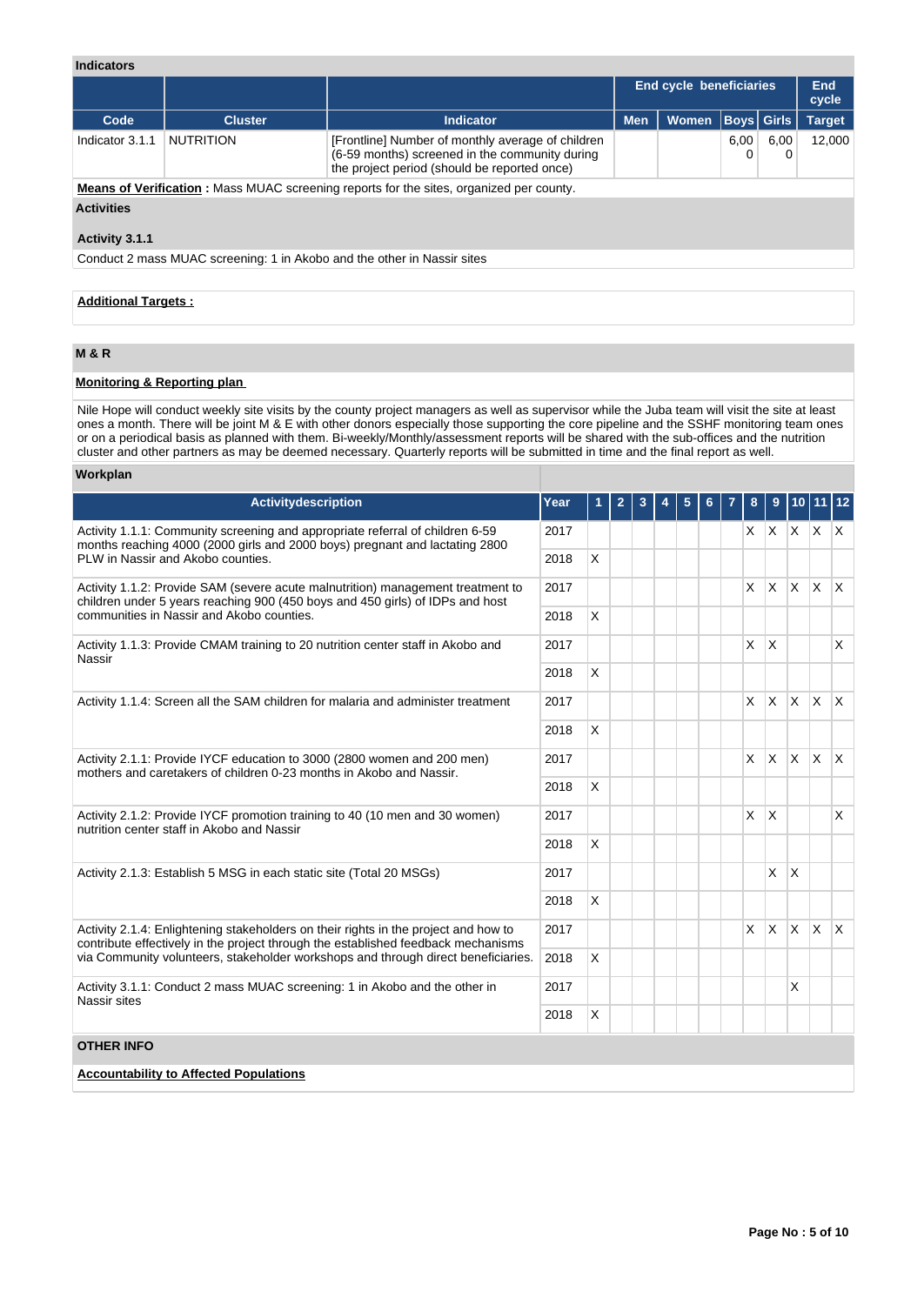Before commencing project activities stakeholder workshops will be conducted both in Akobo and Nassir sites to ensure that the community members are fully aware of the nature of the project. Recruitment of locals will further ensure that the local community have stakes and participates actively in the interventions meant to change their lives. Nile Hope will seek to adopt a collaborative approach with the populations in the project locations. Community sensitization on the full scope of the assignment shall be undertaken to ensure that no grey areas exist in the implementation and that if there are any feedbacks regarding possible clash of ideals are promptly effected to ensure the project moves on properly. Due diligence to ensure that the underlying beliefs, customs and any other cultural practices that may have a negative impact on the project are negotiated beforehand to avoid bottlenecks . Right from project initiation, measures will be taken to ensure that the communities through its leadership and key stakeholders are fully aware of the project goals and lifespan and to enlist their support and contribution in kind to help in sustaining the project. Regular meetings to update the community on project progress, the changing needs and other key issues affecting the project will be done. Through liaison with the county health departments in the various locations, Nile Hope will be in constant communication and engagement to ensure that arising community needs and apt use of resources allocated for the project is properly done. Capacity building will also be done targeting community nutrition volunteers, mother support groups and county health department.

### **Implementation Plan**

Before the commencement of the project, there will be official commissioning done properly through a stakeholder workshop. In the workshop, the project will be introduced and the duration communicated. Since it is not a new project in the project locations, it is expected that the community will not have too many questions on the same. Community sensitizations will be done in public meetings including church, schools and public gatherings called by local leaders. Admission into the therapeutic programs will be preceded by extensive community screening called active case finding. SAM cases with medical complications will be referred to the nearest SC, SAM without medical complications will be admitted into the OTPs and treated with RUTF while MAM cases in the community will be referred to TSFP sites for treatment with RUSF/CSB++. PLWs and caretakers and children in the therapeutic programs will be given customized counselling to influence behavior change and promote best practices.

### **Coordination with other Organizations in project area**

**Name of the organization Areas/activities of collaboration and rationale** 

### **Environment Marker Of The Project**

B+: Medium environmental impact with mitigation(sector guidance)

### **Gender Marker Of The Project**

2a-The project is designed to contribute significantly to gender equality

### **Justify Chosen Gender Marker Code**

The project will enlist women participants in the MTMSGs and hence will be contributing significantly in the realization of MIYCN goals. The project will also make deliberate attempt to ensure certain positions are left for female candidates when recruiting to ensure that affirmative action is enforced and females who would naturally be locked out of the available opportunities, get a chance to work.

## **Protection Mainstreaming**

Nile Hope will take conscious measures to safeguard beneficiaries from any form of harm that can emerge directly from the program and to refer children and caretakers who require specialized GBV/Protection services for special care. All the RUTFs and other consumables distributed to beneficiaries will be ascertained and the expiry dates checked before distribution. All expired supplies will not be distributed and will be reported as such to contributing partners. Services will be offered in adherence with the expected sphere standards and will not discriminate based on age, gender, religion or any other form of biasness that may deny qualified beneficiaries a chance at project benefits. Girls and boys will be targeted equally and community involvement especially on the nutrition education components and mobilization shall involve both male and female as well as elderly and persons with disability in the community. The community through sensitization campaigns will be involved fully in the project; details of the project will be divulged so that they are empowered enough to know what their stake, rights and entitlements are in the project for sustained implementation and to curb potential abuse. The OTP staff will intentionally seek out abandoned children, separated children, Women who experience gender-based violence from the catchment locations and link them up with services that can be beneficial to them by partners implementing GBV/Protection services in the nearest locations.

### **Country Specific Information**

## **Safety and Security**

The project site in Akobo West have seen turbulence in the recent times and Nile Hope fully understands the need to provide safeguards against harm to staff and looting of supplies. Nassir sites have a natural contingency plan for staff because they can easily cross over to the Ethiopian side. However, measure will be put in place to ensure that all the staff move around with their identification and comply with the safety regulations including curfews which may be imposed from time to time depending on the situation.All organization staff in the project sites will fill in movement sheets so that all the field coordinators are aware of staff movement at any particular time. Supplies especially for Akobo East and Nassir will be kept mostly in the central store in Akobo as monthly or fortnightly supplies are taken to the individual sites.

## **Access**

The locations in Nassir and Akobo East shall be accessed via road using a vehicle to Kony and then via the river using s speedboat to Nassir sites in Wechdeang and Waat. The Akobo west sites will be accessed via the airstrip in Walgak or Waat or Weichjol if the instability in the corridor continues. Supplies for Akobo west will be transported through the same mechanism. In Akobo East and Nassir sites, All supplies and movement from Juba will be via the airstrip in Akobo.

## **BUDGET**

| Code | <b>Budget Line Description</b>     |   | D / S Quantity Unit | cost         | Duration  %<br>Recurran charged<br>lce. | to CHF | <b>Total Cost</b> |  |
|------|------------------------------------|---|---------------------|--------------|-----------------------------------------|--------|-------------------|--|
|      | 1. Staff and Other Personnel Costs |   |                     |              |                                         |        |                   |  |
| 1.1  | <b>Nutrition Lead</b>              | D |                     | 6,000<br>.00 | 4                                       | 42.00  | 10.080.00         |  |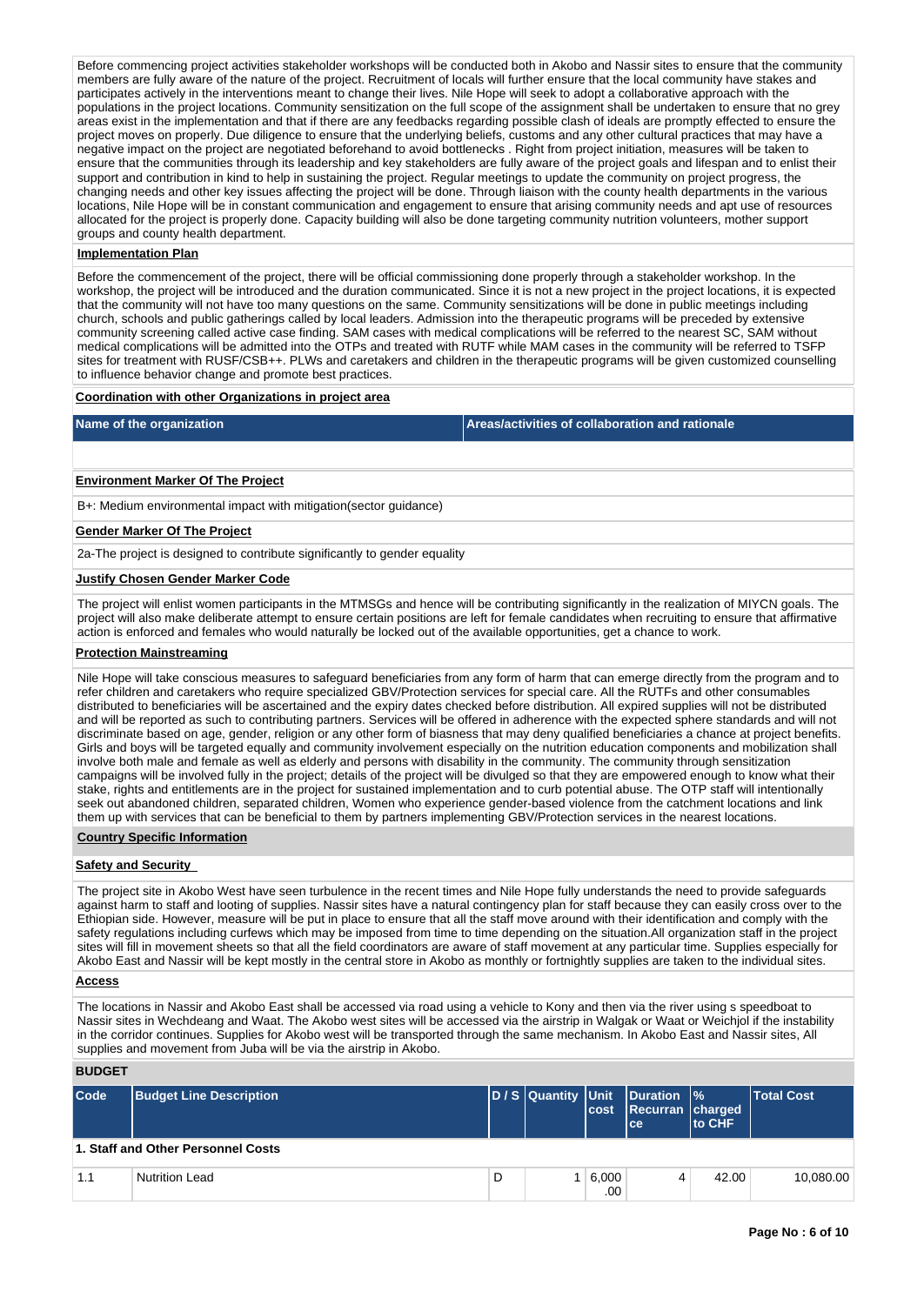|      | 1 Nutrition Technical Lead at \$6000 per month for a period of 6 months charging 34% to CHF Location: Juba with frequent visits<br>to the field. He will be responsible in coordination of all activities being implemented in this project, Monitoring the project using<br>log frame and Reporting all activities to the donor and MoH.                                                                                                          |   |   |                       |   |        |           |  |  |
|------|----------------------------------------------------------------------------------------------------------------------------------------------------------------------------------------------------------------------------------------------------------------------------------------------------------------------------------------------------------------------------------------------------------------------------------------------------|---|---|-----------------------|---|--------|-----------|--|--|
| 1.2  | <b>Nutrition Specialist</b>                                                                                                                                                                                                                                                                                                                                                                                                                        | D |   | 1   5,000<br>.00      | 6 | 50.00  | 15,000.00 |  |  |
|      | Responsible for rolling out CMAM training to the project staff and general capacity building of the technical staff implementing the<br>project activities. Also conducts OJT together with the nutrition Lead while conducting monitoring and evaluation.                                                                                                                                                                                         |   |   |                       |   |        |           |  |  |
| 1.3  | <b>Assistant Nutrition Coordinator</b>                                                                                                                                                                                                                                                                                                                                                                                                             | D |   | 1   4,000<br>.00      | 6 | 30.00  | 7,200.00  |  |  |
|      | Responsible for direct project support in the office including updating the performance matrix, collating data from the field sites for<br>analysis by the nutrition lead and conducting any other project related assignments including meetings with donors and the<br>cluster, updating matrices emanating from the cluster and any other assignment as may be assigned by the nutrition lead from<br>time to time.                             |   |   |                       |   |        |           |  |  |
| 1.4  | <b>County Project Manager</b>                                                                                                                                                                                                                                                                                                                                                                                                                      | D |   | $2 \mid 1,500$<br>.00 | 6 | 100.00 | 18,000.00 |  |  |
|      | County Project Manager at \$1500 per month for a period of 6 months charging 100% to CHF Location: Akobo and Nasir. He/<br>She responsible in ensuring that OTP centres are running according to Nile Hope mandates and should be in constant<br>communication with the Nutrition Coordinator                                                                                                                                                      |   |   |                       |   |        |           |  |  |
| 1.5  | Supply Manager                                                                                                                                                                                                                                                                                                                                                                                                                                     | D |   | 1   1,000<br>.00      | 6 | 50.00  | 3,000.00  |  |  |
|      | Responsible for maintaining the inventory of the items and materials acquired for the project. Liases with the nutrition lead to<br>request and coordinate the delivery of supplies to the project location, prepares the stock report, monitors the utilization of<br>supplies and conducts training on supply chain management and appropriate storage practices together with the nutrition lead.                                               |   |   |                       |   |        |           |  |  |
| 1.6  | <b>Nurses</b>                                                                                                                                                                                                                                                                                                                                                                                                                                      | D |   | 4   800.0<br>0        | 6 | 100.00 | 19,200.00 |  |  |
|      | 4 Nurses at \$800 per month for period of 6 months charging 100% to CHF The nurses will work in OTP to provide nursing care to<br>children that are identified with medical complication are are malnourished                                                                                                                                                                                                                                      |   |   |                       |   |        |           |  |  |
| 1.7  | <b>Nutrition Assistants</b>                                                                                                                                                                                                                                                                                                                                                                                                                        | D |   | $4 \mid 300.0$<br>0   | 6 | 100.00 | 7,200.00  |  |  |
|      | 4 Nutrition assistants- charged with taking anthropometric measurements of children and PLW at the nutrition center, record<br>keeping of program beneficiaries, offering nutrition education with a monthly remuneration of \$300 per month for a period of 6<br>months charging 100% to CHF                                                                                                                                                      |   |   |                       |   |        |           |  |  |
| 1.8  | Registrars                                                                                                                                                                                                                                                                                                                                                                                                                                         | D |   | 4 300.0<br>0          | 6 | 100.00 | 7,200.00  |  |  |
|      | 4 Registrars - charged with taking anthropometric measurements and to keep nutrition centre records with a monthly<br>remuneration of \$300 per month for a period of 6 months                                                                                                                                                                                                                                                                     |   |   |                       |   |        |           |  |  |
| 1.9  | <b>Community Mobilizers</b>                                                                                                                                                                                                                                                                                                                                                                                                                        | D |   | $4 \mid 300.0$<br>0   | 6 | 100.00 | 7,200.00  |  |  |
|      | 8 Community Mobilizers at \$300 per month for a period of 6 months charging 100% to CHF Location: Akobo and Nasir. He/ She<br>raise awareness to the communities by mobilizing parents with children suffering from acute malnutrition to visit OTP.                                                                                                                                                                                               |   |   |                       |   |        |           |  |  |
| 1.10 | Cleaners                                                                                                                                                                                                                                                                                                                                                                                                                                           | D | 4 | 200.0<br>0            | 6 | 100.00 | 4,800.00  |  |  |
|      | 4 Cleaners for the Facilities at \$200 per month for a period of 6 months charging 100% to CHF<br>Location: Akobo and Nasir. He/ She ensures that the OTP are clean. She ensures that equipment are cleaned and always are in<br>sterilised."                                                                                                                                                                                                      |   |   |                       |   |        |           |  |  |
| 1.11 | Guards                                                                                                                                                                                                                                                                                                                                                                                                                                             | D |   | 4 200.0<br>0          | 6 | 100.00 | 4,800.00  |  |  |
|      | 4 Guards for the Facilities at \$200 per month for a period of 6 months charging 100% to CHF<br>Location: Akobo and Nasir. He/ She ensures that the OTP Facilities are guarded and safe                                                                                                                                                                                                                                                            |   |   |                       |   |        |           |  |  |
| 1.12 | Finance Manager                                                                                                                                                                                                                                                                                                                                                                                                                                    | S |   | 1 6,000<br>.00        | 6 | 12.00  | 4,320.00  |  |  |
|      | 1 Finance Manager @\$6000 per month for 6 months, 12 % charged to CHF Locations: Juba. Evaluate the financial reporting<br>systems, provide financial reports on a timely basis. Performs financial analysis, reporting and management activities. Develop<br>the financial strategy for the organisation and participate in the evaluation of finance staff. The Finance Manager has over 15<br>years experience and he is a qualified accountant |   |   |                       |   |        |           |  |  |
| 1.13 | Human Resource                                                                                                                                                                                                                                                                                                                                                                                                                                     | S |   | 1   5,000<br>.00      | 6 | 12.00  | 3,600.00  |  |  |
|      | Human Resources & Partner Relations Manager based in Juba with frequent field visit with responsibility of staff recruitment,<br>annual appraisals and performance evaluations. He ensure that there is staff welfare and HR policies are well adhered to. He<br>maintains the data base of staff and ensure that there are constant capacity building of staff. Monthly afforded at \$4000 with<br>12% charged to CHF                             |   |   |                       |   |        |           |  |  |
| 1.14 | Juba and Field Accountants                                                                                                                                                                                                                                                                                                                                                                                                                         | S |   | 3 2,000<br>.00        | 6 | 12.00  | 4,320.00  |  |  |
|      | Accountant based in Juba and Field Accountants to be based in Akobo and Nassir charged with responsibility of posting and<br>balancing ledgers in the accounting software, banking and cash flow monitoring, monthly afforded is \$2,000 per month for 6<br>months 12% charged to CHF                                                                                                                                                              |   |   |                       |   |        |           |  |  |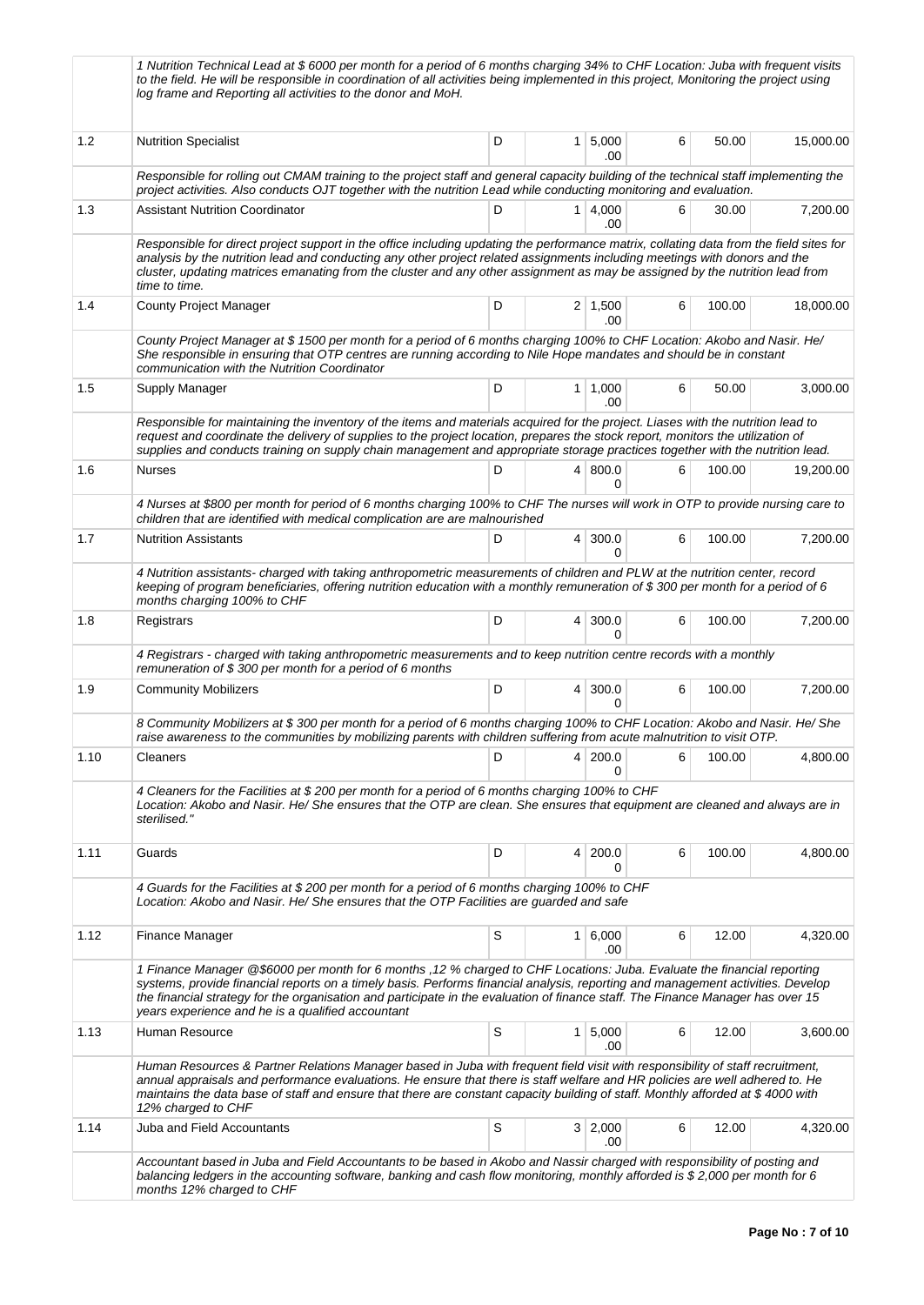| 1.15 | Program Director                                                                                                                                                                                                                                                                                                                                                                                                      | S |  | 1 6,000<br>.00        | 6              | 12.00  | 4,320.00   |  |  |  |  |
|------|-----------------------------------------------------------------------------------------------------------------------------------------------------------------------------------------------------------------------------------------------------------------------------------------------------------------------------------------------------------------------------------------------------------------------|---|--|-----------------------|----------------|--------|------------|--|--|--|--|
|      | Programme Coordinator @ \$6000 per month for 6 months, 12% charged to CHF activities Location: Juba. He is incharge of all<br>programs and he has responsibilities of ensuring that the projects are implemented in accordance with the donors mandate, he<br>will support the health team in monitoring and evaluation                                                                                               |   |  |                       |                |        |            |  |  |  |  |
| 1.16 | <b>Grants Manager</b>                                                                                                                                                                                                                                                                                                                                                                                                 | S |  | 1 5,000<br>.00        | 6              | 12.00  | 3,600.00   |  |  |  |  |
|      | 1 Grant Manager @\$5000 per month for 6 months 12% charged to CHF Locations: Juba with frequent travel to the field and<br>oversee the budget preparation, management and monitoring process. Monitor and manage all expenses within the allotted<br>budget. The Grants Manager has over 7 years working experience and is an accountant by profession.                                                               |   |  |                       |                |        |            |  |  |  |  |
| 1.17 | <b>Field Coordinators</b>                                                                                                                                                                                                                                                                                                                                                                                             | S |  | $2 \mid 2.000$<br>.00 | 6              | 40.00  | 9,600.00   |  |  |  |  |
|      | 2 Field Coordinators at \$2000 per month for 6 months charging 40% to CHF<br>Locations: Akobo and Nasir. He/ She will work closely with the Health and Nutrition Program Manager and Program Coordinator<br>and other staff on the field. She/He actively collaborate with other partners and/or Donors as required. plan, implement,<br>monitor/evaluate and report projects on behalf of the Programme Coordinator" |   |  |                       |                |        |            |  |  |  |  |
| 1.18 | Liaison & Compliance Officer                                                                                                                                                                                                                                                                                                                                                                                          | S |  | $1 \, 4,000$<br>.00   | 6              | 12.00  | 2,880.00   |  |  |  |  |
|      | Liaison & Compliance Officer has the responsibility of checking donors regulations and updating risk log and reporting to the<br>management. The total afforded for this budget is \$2880                                                                                                                                                                                                                             |   |  |                       |                |        |            |  |  |  |  |
| 1.19 | Juba Logistic officer                                                                                                                                                                                                                                                                                                                                                                                                 | S |  | $1 \mid 2,000$<br>.00 | 6              | 20.00  | 2,400.00   |  |  |  |  |
|      | Juba Logistic officer @\$2000 per month for 6 months,20% charged to CHF, Locations: Juba and is responsible for the movement<br>of staff and materials in and out of Juba.                                                                                                                                                                                                                                            |   |  |                       |                |        |            |  |  |  |  |
|      | <b>Section Total</b>                                                                                                                                                                                                                                                                                                                                                                                                  |   |  |                       |                |        | 138,720.00 |  |  |  |  |
|      | 2. Supplies, Commodities, Materials                                                                                                                                                                                                                                                                                                                                                                                   |   |  |                       |                |        |            |  |  |  |  |
| 2.1  | <b>CMAM Training</b>                                                                                                                                                                                                                                                                                                                                                                                                  | D |  | 4   900.0<br>$\Omega$ | $\overline{2}$ | 100.00 | 7,200.00   |  |  |  |  |
|      | It is meant to build the capacity of local staff to be able to provide quality services. The targeted number to be trained are 20<br>participants in Akobo and Nasir.                                                                                                                                                                                                                                                 |   |  |                       |                |        |            |  |  |  |  |
| 2.2  | In Patient management of SAM training                                                                                                                                                                                                                                                                                                                                                                                 | D |  | 4   800.0<br>0        | 1              | 100.00 | 3,200.00   |  |  |  |  |
|      | It is meant to build the capacity of local staff to be able to provide quality services. The targeted number to be trained are 15<br>participants in Akobo and Nasir.                                                                                                                                                                                                                                                 |   |  |                       |                |        |            |  |  |  |  |
| 2.3  | Transportation of OTP supplies                                                                                                                                                                                                                                                                                                                                                                                        | D |  | $1 \, 8,800$<br>.00   | 1              | 100.00 | 8,800.00   |  |  |  |  |
|      | This includes transportation of OTP supplies and equipment from Juba to Akobo. 1 Charters carrying 2 Ton from Juba to the field<br>where there are OTP centres @ \$8800. The charter will transportation of plumpy nuts approx 8 tons. Nile Hope wish to send the<br>supplies using charters rather than using logistic cluster which takes long for approvals.                                                       |   |  |                       |                |        |            |  |  |  |  |
| 2.4  | <b>MIYCN Staff Training</b>                                                                                                                                                                                                                                                                                                                                                                                           | D |  | 4 800.0 <br>0         | 1              | 100.00 | 3,200.00   |  |  |  |  |
|      | This training course aims to enhance the competencies and build capacity of Nile Hope nutrition staff who are involved in Infant<br>and Young Child Feeding (IYCF) programmes in Akobo and Nasir. This includes programme development, programme<br>implementation, programme evaluation, and other related activities for improving nutrition and health outcomes of infants and<br>young children.                  |   |  |                       |                |        |            |  |  |  |  |
| 2.5  | <b>IYCF training Mother Support</b>                                                                                                                                                                                                                                                                                                                                                                                   | D |  | 4   800.0<br>0        | 1              | 100.00 | 3,200.00   |  |  |  |  |
|      | To train 120 mothers on proper IYCF Practices                                                                                                                                                                                                                                                                                                                                                                         |   |  |                       |                |        |            |  |  |  |  |
| 2.6  | Printing of T-shirt and Banner promoting good nutrition<br>practices                                                                                                                                                                                                                                                                                                                                                  | D |  | 400 15.00             | 1              | 100.00 | 6,000.00   |  |  |  |  |
|      | 400 T Shirts will be printed with health promotion messages in local language, mostly targeting the importance of feeding children<br>with balance diet meals and also sensitising the communities on the issues of malnutritions and the dangers to children. Each T<br>shirt will costs approx $$15$ .                                                                                                              |   |  |                       |                |        |            |  |  |  |  |
| 2.7  | Offloading and Loading of nutrition supplies                                                                                                                                                                                                                                                                                                                                                                          | D |  | 3   1,000<br>.00      | 1              | 100.00 | 3,000.00   |  |  |  |  |
|      | The funds allocated for offloadig and loading nutrition supplies and other nutrition materials to OTPs, the amount will be paid for<br>loaders and offloaders                                                                                                                                                                                                                                                         |   |  |                       |                |        |            |  |  |  |  |
| 2.8  | <b>Construction of New OTP Centres</b>                                                                                                                                                                                                                                                                                                                                                                                | D |  | $3 \mid 3,700$<br>.00 | 1              | 100.00 | 11,100.00  |  |  |  |  |
|      | Construction of OTP Centres in Ukao in Akobo and Waat and Wechdeang in Nasir. The cost is for clearing the land where OTP<br>will be built, purchase of around 400 poles @\$5, 400 rafters @3 \$ Plastic Sheets @ \$ 500, labourers for construction and<br>mudding approx \$3700                                                                                                                                     |   |  |                       |                |        |            |  |  |  |  |
| 2.9  | Purchase of Chairs, Tables and Mats                                                                                                                                                                                                                                                                                                                                                                                   | D |  | $4 \mid 2,200$<br>.00 | 1              | 100.00 | 8,800.00   |  |  |  |  |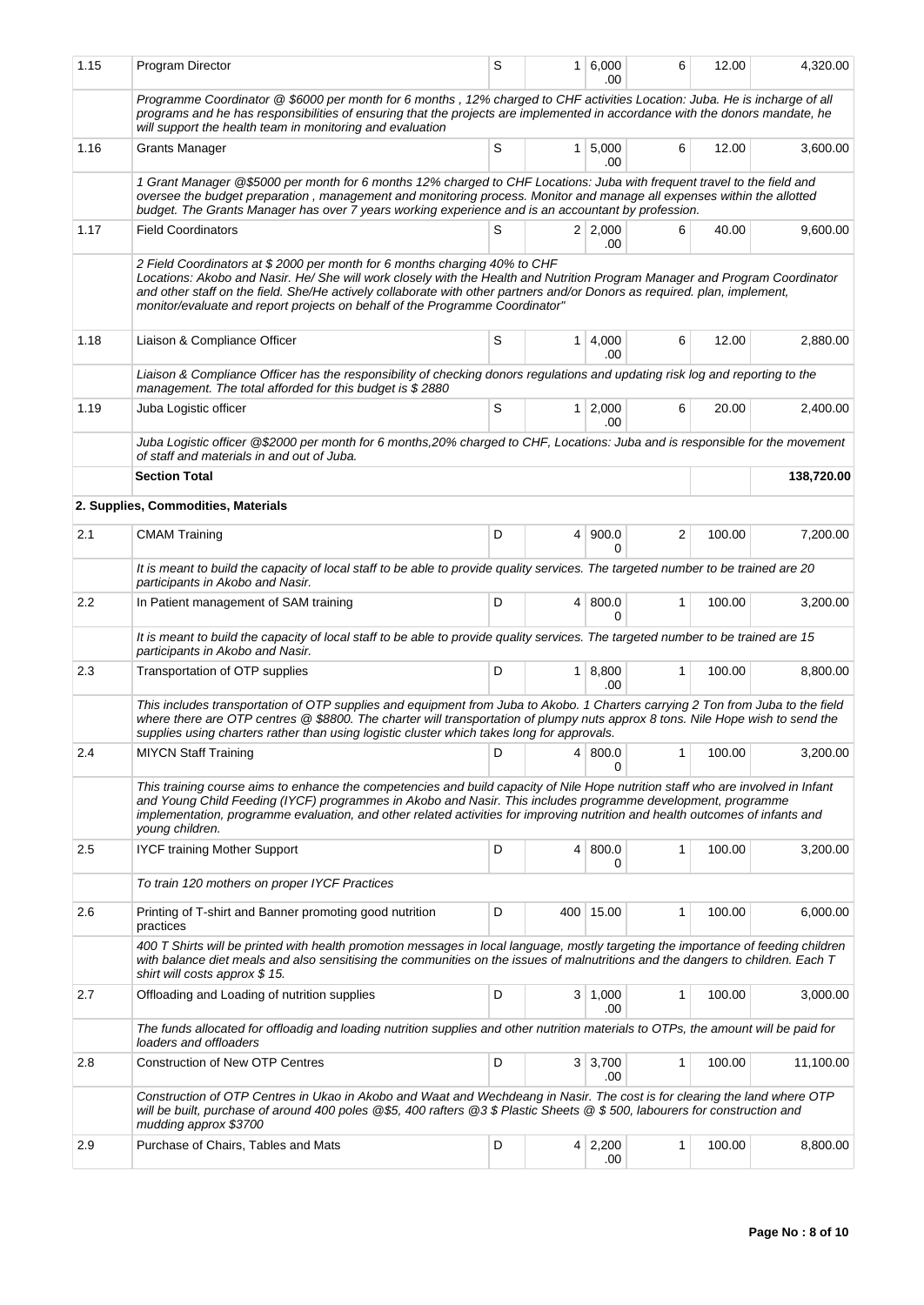|              | This is the cost of purchase of plastic tables, and mats for the new OTPS i.e. Ukao, Waat, Wechdeang and Walgak in Akobo and<br>Nasir                                                         |             |                |                       |                |        |           |  |  |
|--------------|-----------------------------------------------------------------------------------------------------------------------------------------------------------------------------------------------|-------------|----------------|-----------------------|----------------|--------|-----------|--|--|
|              | <b>Section Total</b>                                                                                                                                                                          |             |                |                       |                |        | 54,500.00 |  |  |
| 3. Equipment |                                                                                                                                                                                               |             |                |                       |                |        |           |  |  |
| 3.1          | plumpy nuts                                                                                                                                                                                   |             | 0              | 0.00                  | 0              | 0.00   | 0.00      |  |  |
|              |                                                                                                                                                                                               |             |                |                       |                |        |           |  |  |
| 3.2          | routine drugs                                                                                                                                                                                 |             | 0              | 0.00                  | 0              | 0.00   | 0.00      |  |  |
| 3.3          | Visibility materials                                                                                                                                                                          |             | 0              | 0.00                  | 0              | 0.00   | 0.00      |  |  |
|              |                                                                                                                                                                                               |             |                |                       |                |        |           |  |  |
|              | <b>Section Total</b>                                                                                                                                                                          |             |                |                       |                |        | 0.00      |  |  |
|              | 4. Contractual Services                                                                                                                                                                       |             |                |                       |                |        |           |  |  |
| 4.1          | Mass MUAC screening                                                                                                                                                                           | D           |                | $2 \mid 3,000$<br>.00 | 1              | 100.00 | 6,000.00  |  |  |
|              | Screening all the under 5 in the project locations                                                                                                                                            |             |                |                       |                |        |           |  |  |
|              | <b>Section Total</b>                                                                                                                                                                          |             |                |                       |                |        | 6,000.00  |  |  |
| 5. Travel    |                                                                                                                                                                                               |             |                |                       |                |        |           |  |  |
| 5.1          | Flight cost for Nutrition staffs (Akobo and Nasir)                                                                                                                                            | D           | $\overline{4}$ | 550.0<br>$\Omega$     | 3              | 100.00 | 6,600.00  |  |  |
|              | This is travel cost for Nutrition staff and other supporting staff to travel to the field during the implementation of the project in<br>Akobo and Nasir facilitated through UNHAS.           |             |                |                       |                |        |           |  |  |
| 5.2          | Local field travel                                                                                                                                                                            | D           |                | $2 \mid 1,000$<br>.00 | 2              | 100.00 | 4,000.00  |  |  |
|              | This is Local transport for transport of OTP supplies and materials                                                                                                                           |             |                |                       |                |        |           |  |  |
| 5.3          | <b>Boat Fuel</b>                                                                                                                                                                              | D           |                | $2 \mid 1,000$<br>.00 | $\overline{2}$ | 100.00 | 4,000.00  |  |  |
|              | This cost is allocated for preposition and purchase of fuel for the boat. Most Nutrition facilities in Akobo and Nasir are accessible<br>through the river which will require boat transport. |             |                |                       |                |        |           |  |  |
|              | <b>Section Total</b>                                                                                                                                                                          |             |                |                       |                |        | 14,600.00 |  |  |
|              | 6. Transfers and Grants to Counterparts                                                                                                                                                       |             |                |                       |                |        |           |  |  |
| <b>NA</b>    | NA                                                                                                                                                                                            | <b>NA</b>   | $\mathbf 0$    | 0.00                  | 0              | 0      | 0.00      |  |  |
|              | <b>NA</b>                                                                                                                                                                                     |             |                |                       |                |        |           |  |  |
|              | <b>Section Total</b>                                                                                                                                                                          |             |                |                       |                |        | 0.00      |  |  |
|              | 7. General Operating and Other Direct Costs                                                                                                                                                   |             |                |                       |                |        |           |  |  |
| 7.1          | Compound supplies                                                                                                                                                                             | S           | 1              | 2,000<br>.00.         | 3              | 50.00  | 3,000.00  |  |  |
|              | Compound supplies for field staff in Akobo and Nasir                                                                                                                                          |             |                |                       |                |        |           |  |  |
| 7.2          | Lighting (Generator Running Costs)                                                                                                                                                            | S           | 1 <sup>3</sup> | 2,000<br>.00          | 6              | 20.00  | 2,400.00  |  |  |
|              | This costs is for lighting our Juba office, The costs is related to buying fuel and repairs and maintenance of Generator.                                                                     |             |                |                       |                |        |           |  |  |
| 7.3          | Internet                                                                                                                                                                                      | S           |                | $1 \mid 1,250$<br>.00 | 6              | 20.00  | 1,500.00  |  |  |
|              | The internet support cost for Juba and Akobo office, the monthly charge is \$ 1250 with 20% allocation in CHF nutrition budget                                                                |             |                |                       |                |        |           |  |  |
| 7.4          | Stationery                                                                                                                                                                                    | $\mathbb S$ | $\mathbf{1}$   | 2,000<br>.00          | 6              | 20.00  | 2,400.00  |  |  |
|              | This is cost for stationery to be used in programming especially in office use. The total afforded is \$2000                                                                                  |             |                |                       |                |        |           |  |  |
| 7.5          | Bank charges                                                                                                                                                                                  | D           | $\mathbf{1}$   | 392.6<br>2            | 6              | 100.00 | 2,355.72  |  |  |